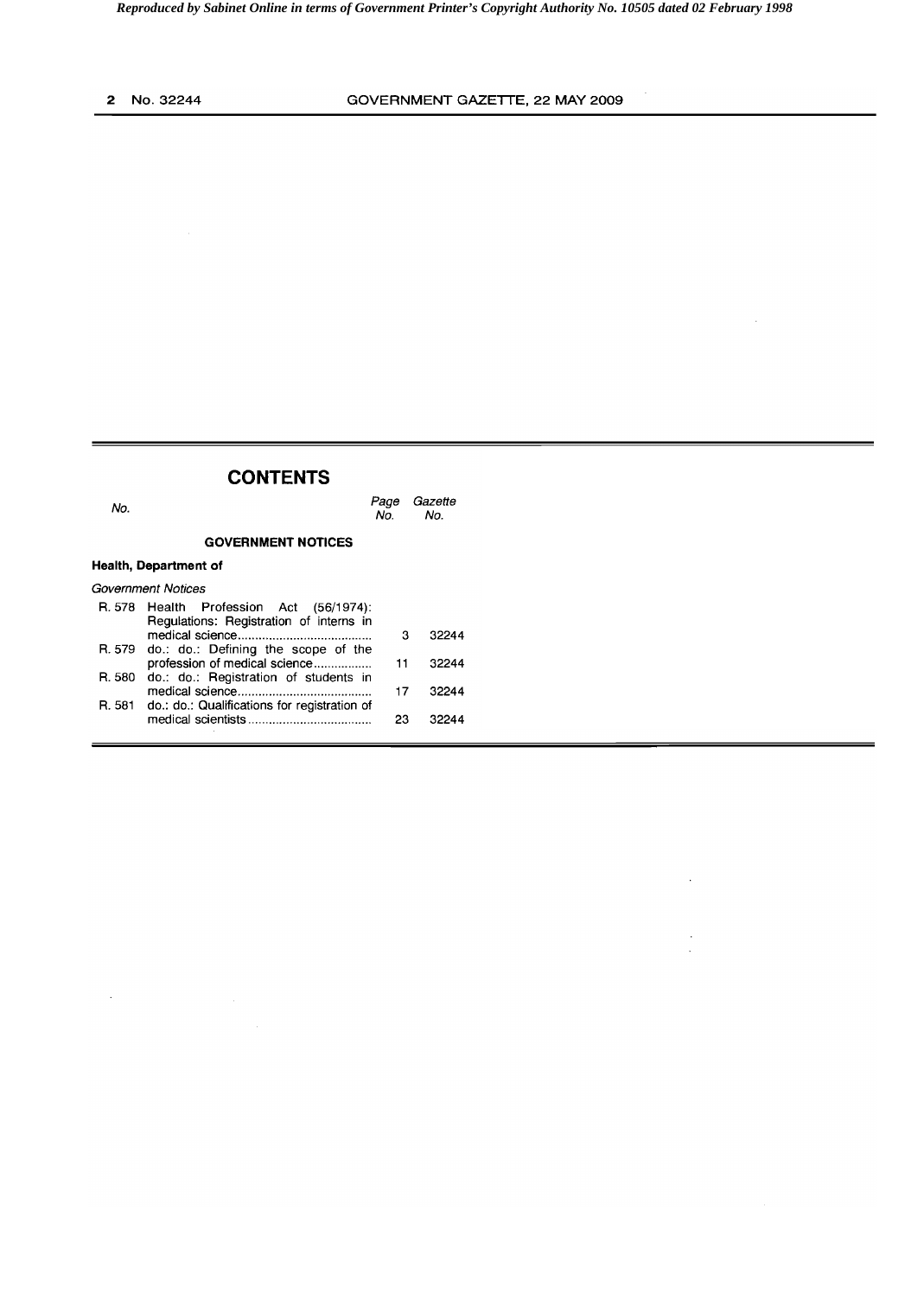STAATSKOERANT, 22 MEI 2009 No. 32244 3

# **GOVERNMENT NOTICES GOEWERMENTSKENNISGEWINGS**

## **DEPARTMENT OF HEALTH DEPARTEMENT VAN GESONDHEID**

**No. R. 578 22 May 2009** 

## **HEALTH PROFESSIONS ACT, 1974 (ACT NO. 56 OF 1974)**

## **REGULATIONS RELATING TO THE REGISTRATION OF INTERNS IN MEDICAL SCIENCE**

The Minister of Health has, after consultation with the Health Professions Council of South Africa, under section 61(1)(e) of the Health Professions Act, 1974 (Act No. 56 of 1974), made the regulations in the Schedule.

### **SCHEDULE**

### **Definitions**

**1.** In these regulations any word or expression to which a meaning has been assigned in the Act, shall bear such meaning, and unless the context otherwise indicates

**"accredited training facility"** means a hospital, clinic, laboratory, healthcare centre, or any other institution which is accredited by the board for the purpose of internship training;

**"board"** means the Medical and Dental Professions Board established in terms of section 15 of the Act;

**"graduate"** means a person who has obtained a prescribed qualification in a discipline recognized by the board for registration as a medical scientist at an accredited educational institution, but who has not yet registered as a medical scientist under the Act;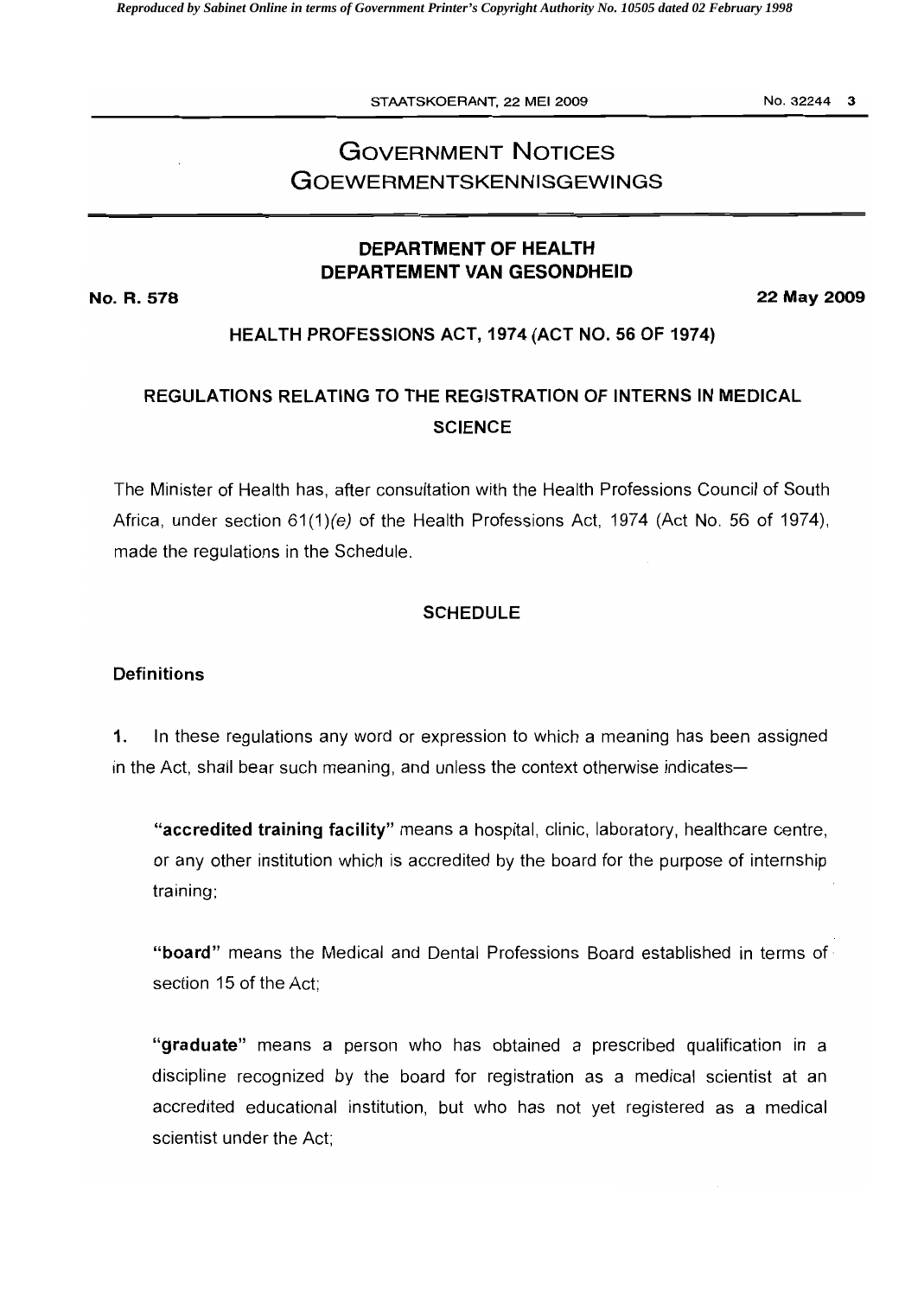"medical scientist" means a person registered as such under the Act;

"the Act" means the Health Professions Act, 1974 (Act NO.56 of 1974)

#### Registration as an intern medical scientist

2. A graduate shall, before he or she can be entitled to registration as a medical scientist in any category of such registration, register as an intern and undertake internship training to the satisfaction of the board for a period and in the manner prescribed in regulation 5, unless the board exempts him or her partially or in full from this requirement on submission of documentary proof to the satisfaction of the board of internship or equivalent training undergone or experience obtained elsewhere.

### Requirements for registration

- **3.** A graduate shall apply to the board for registration as an intern, and
	- $(a)$  in the case of an intern medical scientist who commences training at an accredited training facility, within two months following the commencement of such training; or
	- $(b)$  in the case of an intern medical scientist who, on the date of publication of these regulations has already commenced training at an accredited training facility, within two months after the date of publication of these regulations.

#### Information to be submitted to board

- 4. A graduate shall--
	- (a) submit his or her application for registration as an intern in medical science to the board on an application form supplied by the board, and duly completed;
	- $(b)$  submit proof of the prescribed qualification required for registration;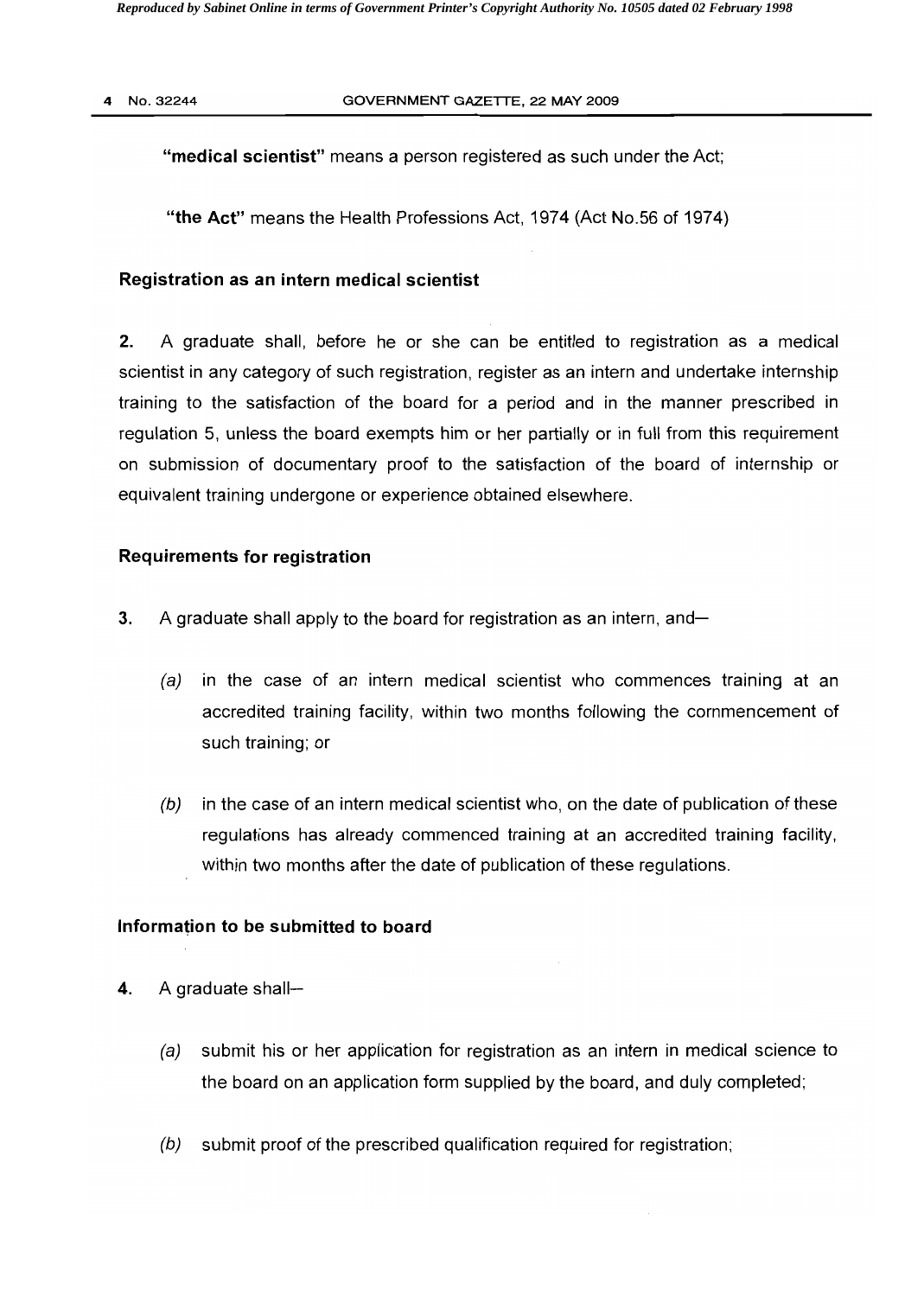#### STAATSKOERANT, 22 MEI 2009 No. 32244 5

- $(c)$  submit the name of the accredited training facility at which he or she was admitted to undergo intemship training and shall notify the board in writing in advance if he or she intends to change from that training facility to another accredited training facility; and
- $(d)$  pay the prescribed intern registration fee.

### **Conditions of internship training**

- **5.** The training undertaken by an intern medical scientist must meet the following conditions:
	- (a) internship training must be for a period of twenty-four  $(24)$  months and where it is broken or interrupted it must consist of periods which, when added together, are not less than twenty-four (24) months in total, including vacation leave not exceeding one month per annum and sick leave not exceeding two months per annum;
	- (b) no such break or interruption must exceed a period of one year, if the period of training prior to such break or interruption is to be recognized as part of completed internship training;
	- (c) the period of twenty-four (24) months of internship training contemplated in paragraph (a) must be completed within a period of four (4) years from the initial date of registration as an intern medical scientist;
	- $(d)$  if an intern does not complete his or her internship training within a period of four (4) years, his or her registration in terms of the Act shall be cancelled, unless
		- (i) he or she provides the board with satisfactory reasons as to why his or her registration should not be cancelled; and